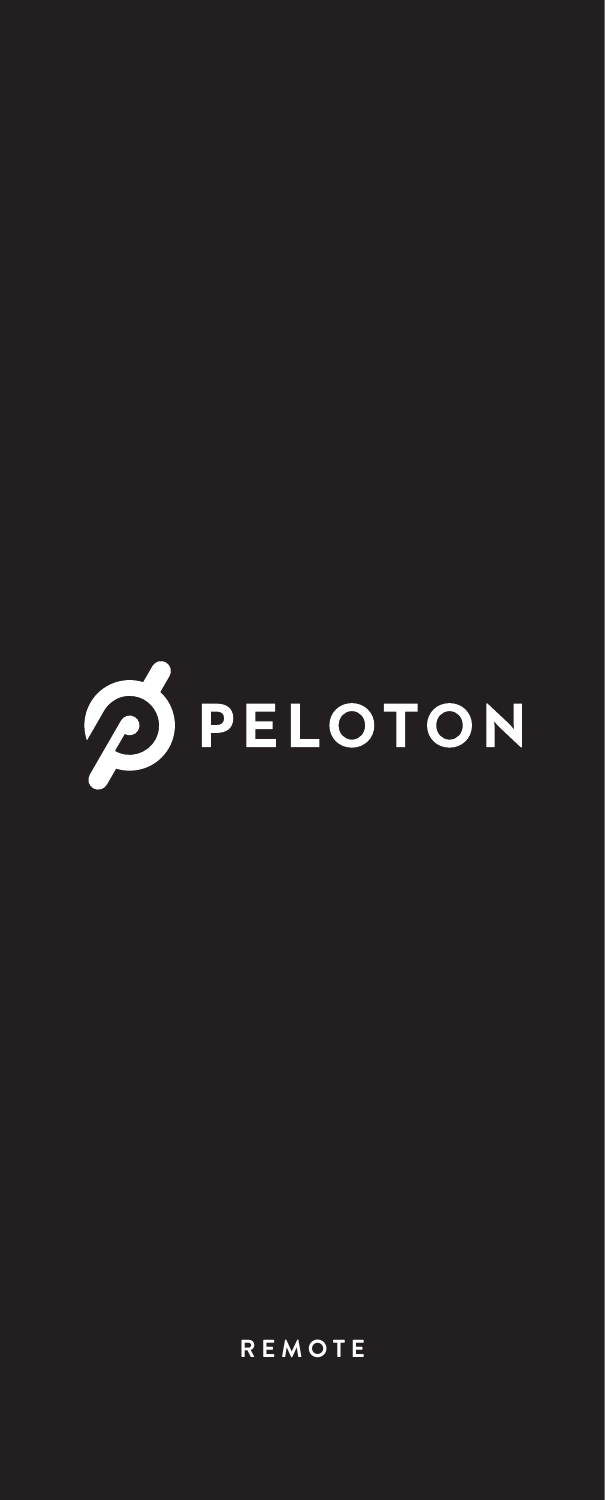# **CONTENTS**

| ENGLISH        | 0 <sub>4</sub> |
|----------------|----------------|
| FRANCAIS (FR)  | 12             |
| FRANCAIS (CA)  | 18             |
| ESPAÑOL        | 24             |
| <b>DEUTSCH</b> | 30             |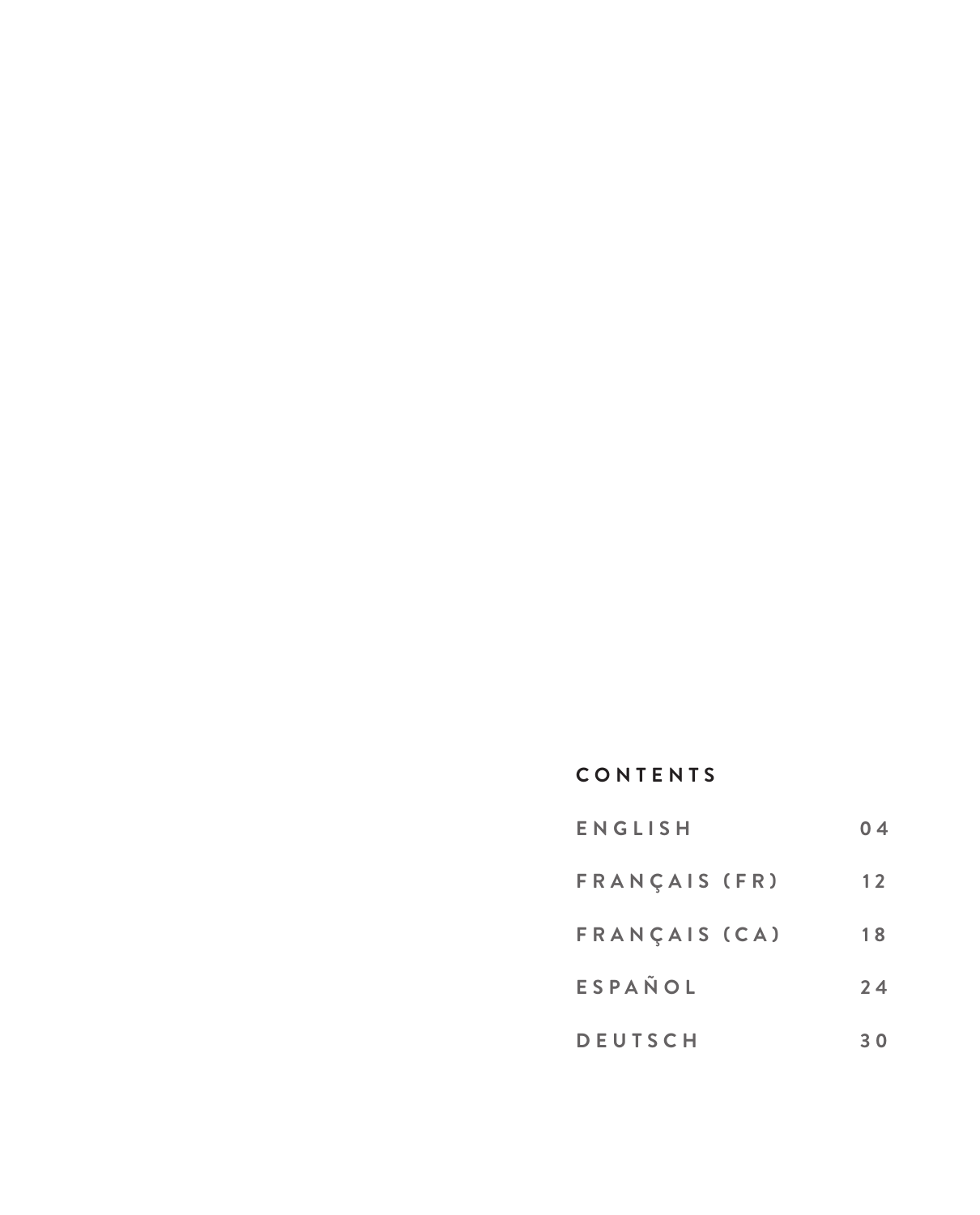# **SAFETY INFORMATION**

**THIS PRODUCT IS DESIGNED FOR USE** WITH THE PELOTON GUIDE. DO NOT USE WITH OTHER DEVICES. READ AND FOLLOW **A L L W A R N I N G S A N D I N S T R U C T I O N S F O R THE PELOTON GUIDE BEFORE USING THE REMOTE. TO ACCESS WARNINGS AND INSTRUCTIONS, VISIT**

#### **ONEPELOTON.COM/MANUALS .**

- Do not expose batteries to heat or moisture.
- Do not use batteries that appear to be damaged or leaking.
- Dispose of used batteries promptly and replace only with new AA batteries of the same type and model number.
- Keep batteries out of reach of children at all times.



Press and hold the  $\land$  and  $\equiv$  buttons for 4s to pair with your Peloton Guide



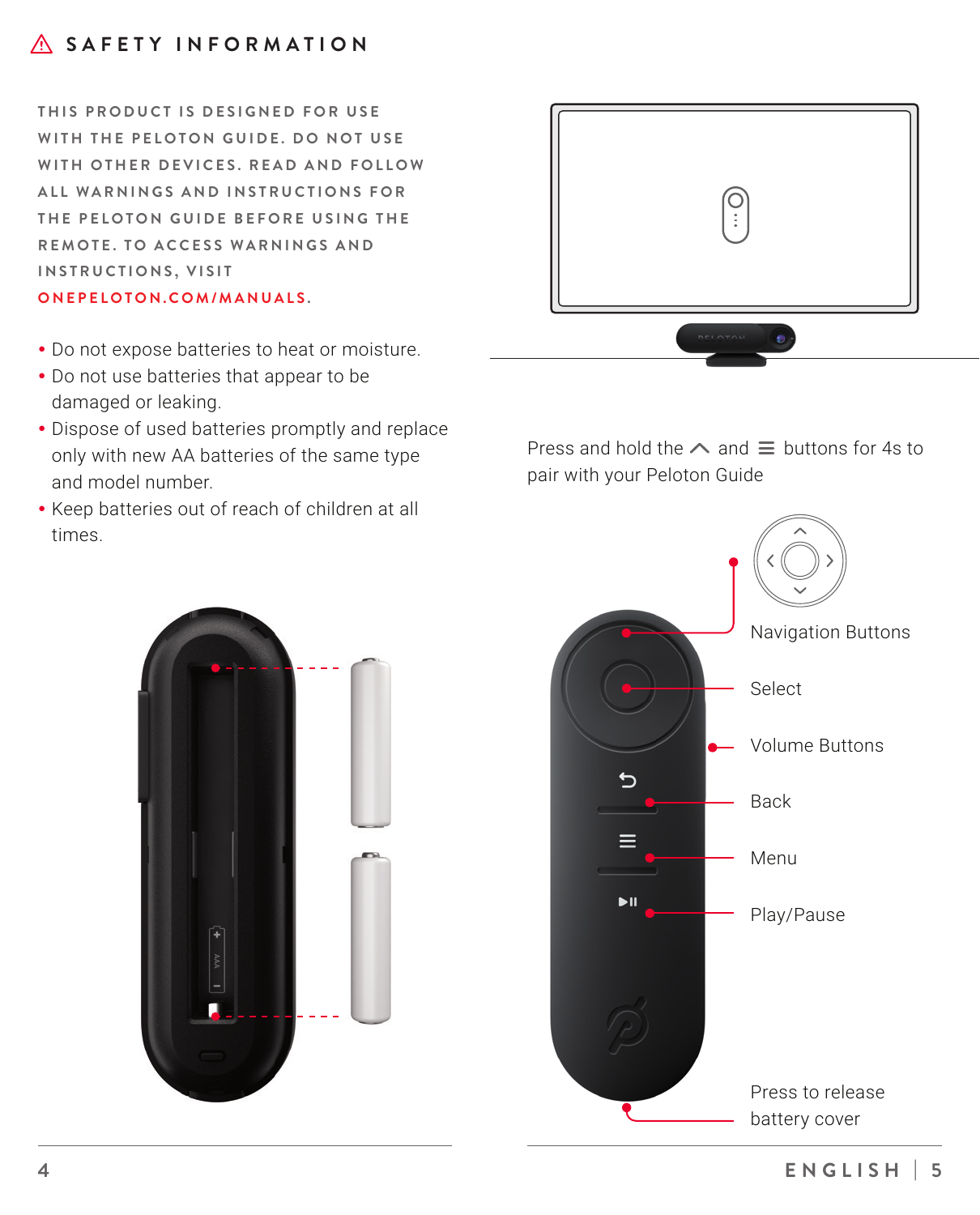# **LIMITED HOME USE WARRANTY**

For customers who reside and purchase their Peloton Guide in the United States, Canada, Germany, or the United Kingdom, Peloton warrants the components and all original parts included with the Peloton Guide against defects in workmanship and materials for a period of 12 months from the date of delivery, or for any additional period that is required by applicable law.

This voluntary Limited Home Use Warranty does not affect your statutory warranty rights but applies in addition to them.

For the complete Limited Home Use Warranty, visit onepeloton.com/warranty.

# **NOTICES**



This product is an electrical product containing batteries. Waste electrical products and/or batteries must be handed over to a designated collection point for disposal so that they can be recycled in an environmentally sound manner. Improper disposal of this product could result in harm to the environment or to human health. Check with your local waste authority or the retailer where you purchased this product for available collection facilities or further recycling advice.

If possible, please remove the batteries from this product before returning it for disposal.

Please avoid the generation of waste from electrical products as much as possible, e.g. by giving preference to products with a longer service life or by reusing used electrical products instead of disposing of them.

# **FCC**

**FCC RULES PART 15:** The enclosed product (hardware) device complies with part 15 of the FCC Rules. Operation is subject to following two conditions: (1) this device may not cause harmful interference and (2) it must accept any interference received, including interference that may cause undesired operation.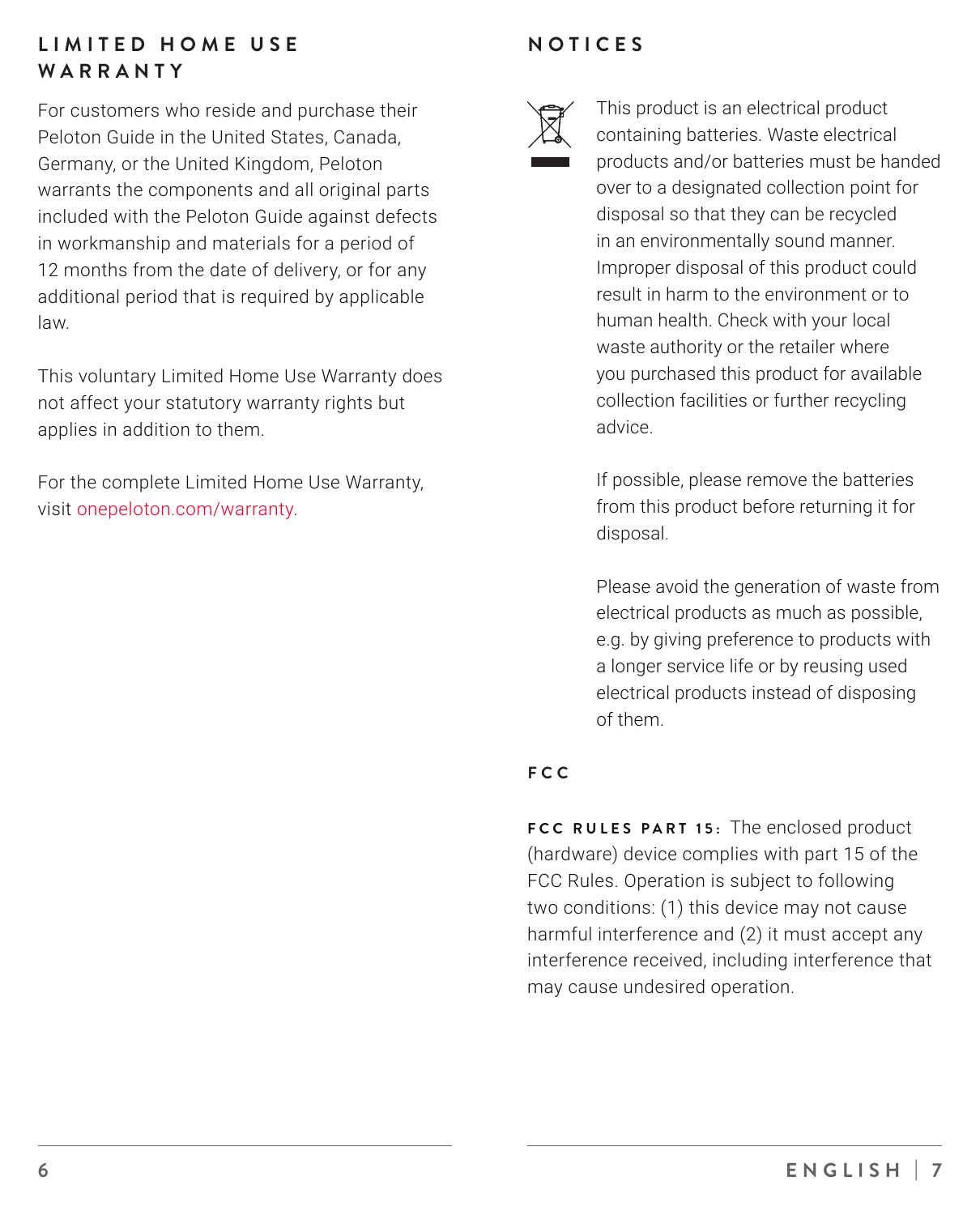# **NOTICES CONTINUED**

#### **FCC RADIATION EXPOSURE STATEMENT.**

This equipment complies with FCC RF radiation exposure limits set forth for an uncontrolled environment. This transmitter must not be relocated or operated in conjunction with any other antenna or transmitter.

**MODIFICATION STATEMENT:** This device has been designed to comply with the FCC Rules. Changes or modifications not expressly approved could void the user's authority to use the device.

# **FCC COMPLIANCE STATEMENT:** This

equipment has been tested and found to comply with limits for a Class B digital device, pursuant to part 15 of the FCC Rules. These limits are designed to provide reasonable protection against harmful interference in residential installations. This equipment generates, uses, and can radiate radio frequency energy, and if not installed and used in accordance with the instructions, may cause harmful interference to radio communications. However, there is no guarantee that interference will not occur in a particular installation. If this equipment does cause interference to radio or television equipment reception, which can be determined by turning the equipment off and on, the user is encouraged to try correct the interference by one or more of the following measures:

- Reorient or relocate the receiving antenna
- Increase the separation between the equipment and receiver
- Connect the equipment into an outlet on a circuit different from that to which the receiver is connected.
- y Consult the dealer or an experienced radio/ TVtechnician for help.

#### **ISED CANADA**

This device complies with ISED's licence-exempt RSS standard(s). Operation is subject to the following two conditions: (1) this device may not cause interference, and (2) this device must accept any interference, including interference that may cause undesired operation of the device.

#### **CAN ICES-3 (B)/NMB-3(B)**

# **R A D I O F R E Q U E N C Y E X P O S U R E**

**STATEMENT:** This equipment complies with ISED radiation exposure limits set forth for an uncontrolled environment.

# Ҝ

### UK RADIO EOUIPMENT DECLARATION **OF CONFORMITY**

Hereby, Peloton declares that the radio equipment type RE01 is in compliance with the relevant statutory requirements. The full text of the UK declaration of conformity is available at the following internet address:

onepeloton.co.uk/compliance.

### **EU RADIO EQUIPMENT DECLARATION OF C O N F O R M I T Y**

Hereby, Peloton declares that the radio equipment type RE01 is in compliance with Directive 2014/53/EU. The full text of the EU. declaration of conformity is available at the following internet address: onepeloton.co.uk/compliance.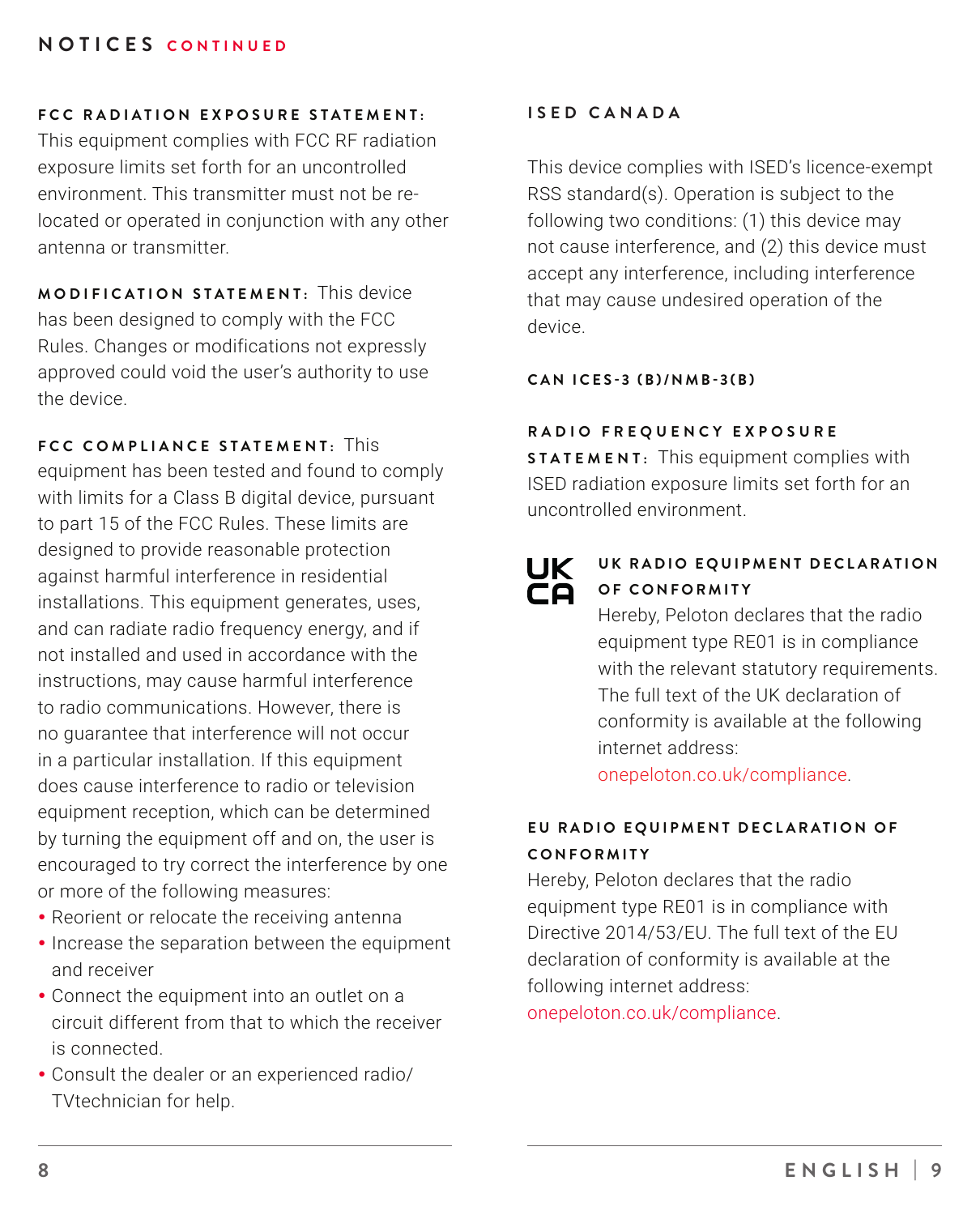# **NOTICES CONTINUED**

## **CAUTION: EXPOSURE TO RADIO FREQUENCY RADIATION**

This equipment complies with European radiation exposure limits set forth for an uncontrolled environment.

Frequency Range: 2400 MHz -2483.5 MHz Maximum EIRP Power: <20 dBm



**DISTRIBUTED BY**

**USA/CANADA** Peloton Interactive, Inc. 441 9th Ave, 6th Floor New York, NY 10001, USA

# **UNITED KINGDOM**

Peloton Interactive UK Limited 110 Long Acre Covent Garden London WC2E 9LH, United Kingdom

# **GERMANY**

Peloton Interactive Deutschland GmbH c/o WeWork Neue Schönhauser Str. 3-5 Neue Schönhauser Straße 3-5 10178 Berlin, Germany

## **AUSTRALIA**

Peloton Interactive Australia Pty Ltd ACN 644 958 047 20 Martin Place Sydney NSW 2000, Australia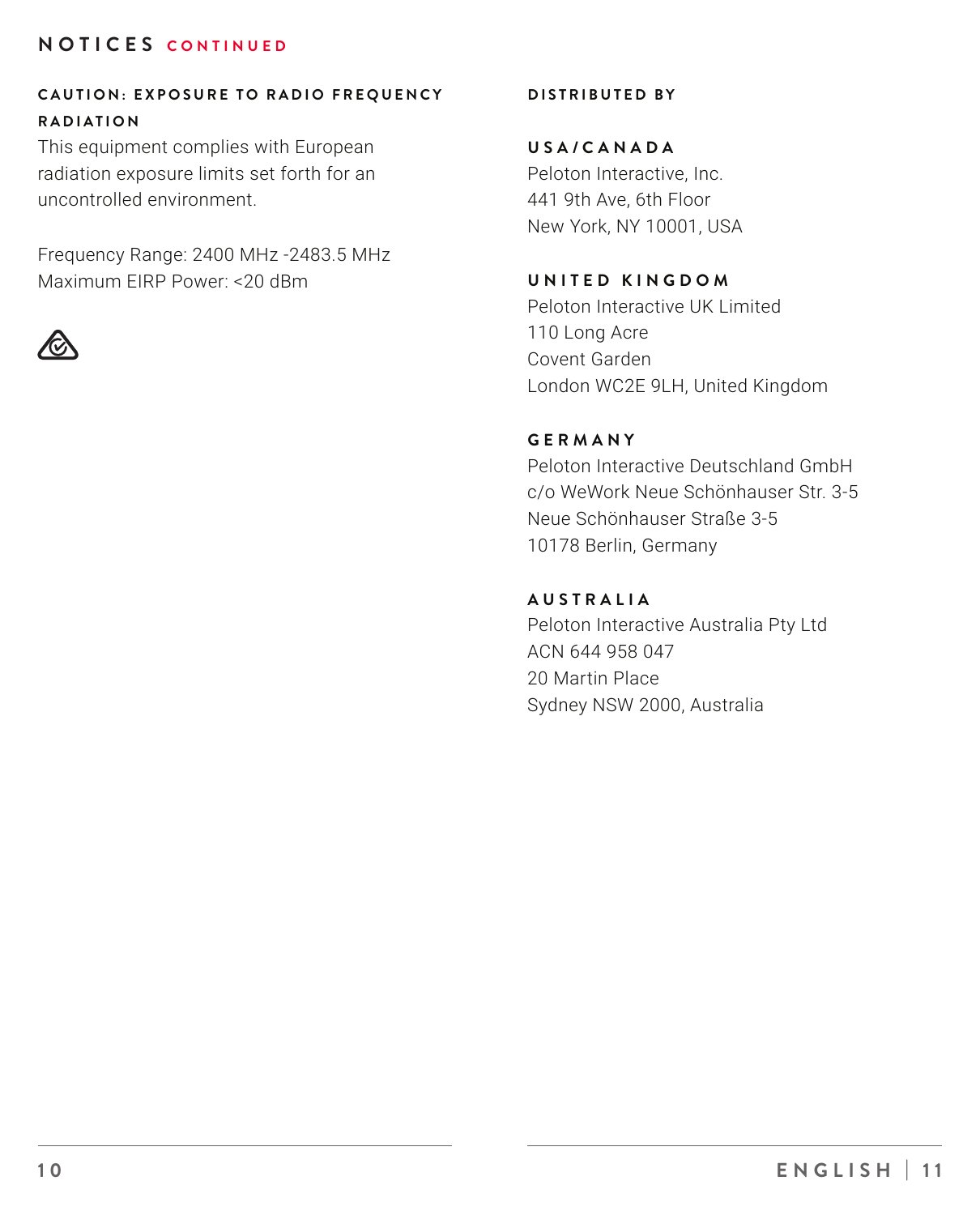

CE PRODUIT EST CONCU POUR ÊTRE UTILISÉ **AV E C L E P E L O T O N G U I D E . N E P A S L ' U T I L I S E R AVEC D'AUTRES APPAREILS. CONSULTER L ' E N S E M B L E D E S AV E R T I S S E M E N T S E T INSTRUCTIONS RELATIFS AU PELOTON GUIDE** AVANT D'UTILISER LA TÉLÉCOMMANDE. POUR **CONSULTER LES INSTRUCTIONS, RENDEZ-VOUS SUR ONEPELOTON.COM/MANUALS .**

- y Ne pas exposer les piles à la chaleur ou à l'humidité.
- Ne pas utiliser des piles endommagées ou qui ont coulé.
- Jeter immédiatement les piles usagées et les remplacer par des Piles AA neuves de la même marque et du même modèle seulement.
- y Garde les piles hors de portée des enfants à tout moment.



Appuie et maintiens les touches  $\land$  et  $\equiv$ pendant 4 secondes pour effectuer l'association avec ton Peloton Guide



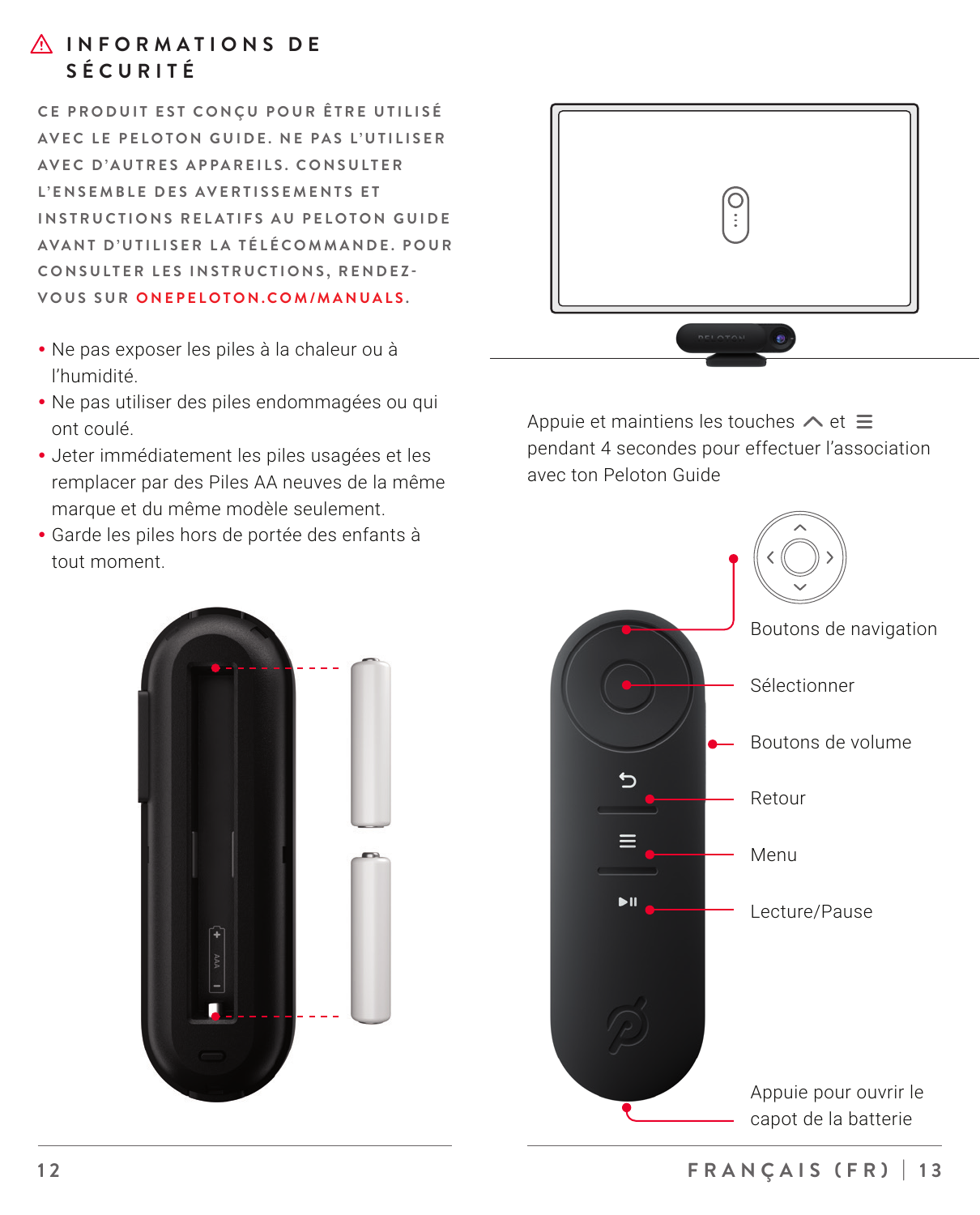# **GARANTIE LIMITÉE POUR UNE UTILISATION À DOMICILE**

Pour les clients résidant et ayant acheté leur Peloton Guide aux États-Unis, au Canada, en Allemagne ou au Royaume-Uni, Peloton garantit les composants et toutes les pièces d'origine incluses avec le Peloton Guide contre tout défaut de fabrication et de matériaux pour une période de 12 mois à compter de la date de livraison, ou pour toute période supplémentaire requise par la loi applicable.

La présente garantie limitée pour usage à domicile volontaire n'affecte pas vos droits de garantie légale mais s'applique en complément de ceux-ci.

Pour consulter la garantie limitée dans son intégralité, rendez-vous sur onepeloton.com/warranty.

# **AVIS**



Ce produit est un produit électronique comportant des piles. Les déchets électroniques et/ou les piles doivent être transférées dans un point de collecte désigné pour être éliminées afin qu'elles puissent être recyclées de manière écologique. Si ce produit n'est pas éliminé de manière adéquate, cela pourrait nuire à l'environnement ou à la santé humaine. Vérifie auprès des autorités locales des déchets ou du revendeur où tu as acheté ce produit pour connaître les centres de collectes existants ou d'autres conseils en matière de recyclage.

Si possible, merci de retirer les piles de ce produit avant de s'en débarrasser.

Merci d'éviter autant que possible la production de déchets provenant des produits électriques, par exemple en privilégiant les produits ayant une durée de vie plus longue ou en réutilisant les produits électriques usagés plutôt que de les jeter.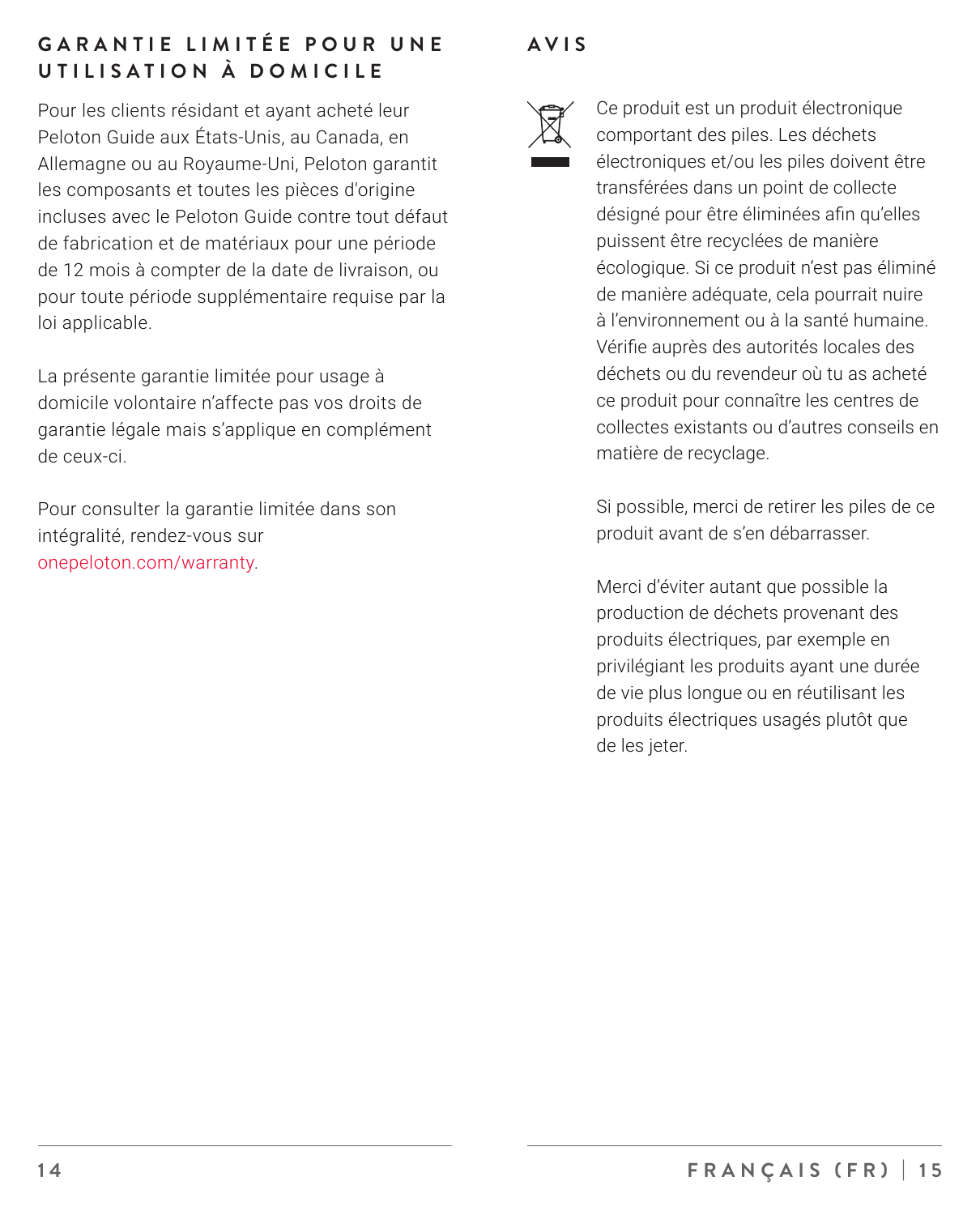# **D É C L A R A T I O N D E C O N F O R M I T É D E S É QUIPEMENTS RADIOÉLECTRIQUES POUR L ' U E**

Peloton déclare par la présente que l'équipement radioélectrique de type RE01 est conforme à la Directive 2014/53/UE. L'intégralité de la déclaration de conformité UE est disponible à l'adresse suivante: onepeloton.co.uk/compliance.

Gamme de fréquences: 2400 MHz -2483.5 MHz Puissance maximale EIRP: <20 dBm

## **A T T E N T I O N : E X P O S I T I O N A U X R A D I A T I O N S DUES AUX FRÉQUENCES RADIO**

Cet équipement respecte les limites européennes d'exposition aux rayonnements définies pour un environnement non contrôlé.

#### **DISTRIBUÉ PAR**

#### **ÉTATS-UNIS/CANADA**

Peloton Interactive, Inc. 441 9th Ave, 6th Floor New York, NY 10001, États-Unis

**ROYAUME-UNI** Peloton Interactive UK Limited 110 Long Acre Covent Garden London WC2E 9LH, Royaume-Uni

#### **ALLEMAGNE**

Peloton Interactive Deutschland GmbH c/o WeWork Neue Schönhauser Str. 3-5 Neue Schönhauser Straße 3-5 10178 Berlin, Allemagne

#### **AUSTRALIE**

Peloton Interactive Australia Pty Ltd ACN 644 958 047 20 Martin Place Sydney NSW 2000, Australie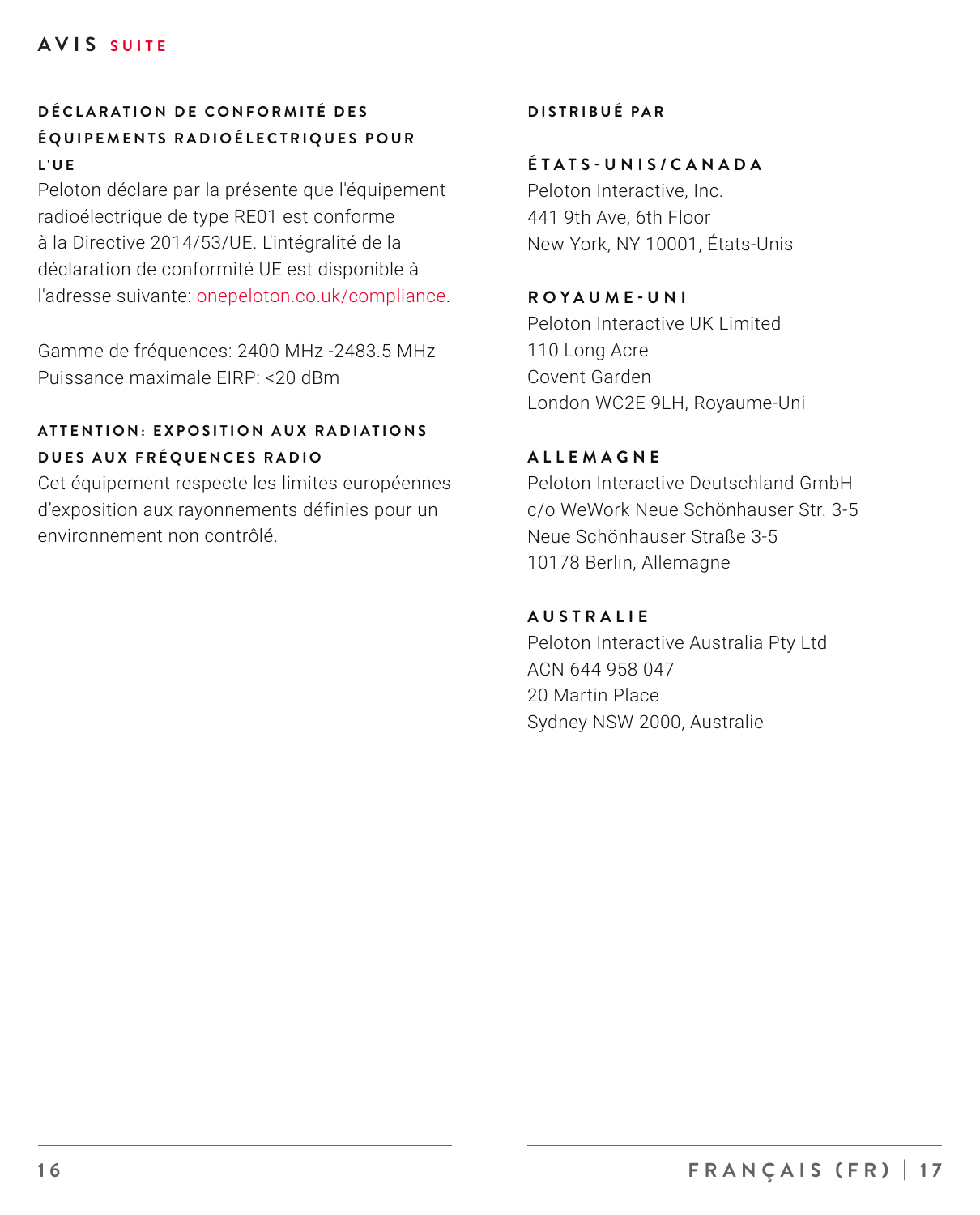# *A RENSEIGNEMENTS DE* **SÉCURITÉ**

CE PRODUIT EST CONCU POUR ÊTRE UTILISÉ **AVEC LE PELOTON GUIDE VEULLEZ NE PAS** L'UTILISER AVEC TOUT AUTRE APPAREIL. LIS E Z ET SUIVEZ TOUS LES AVERTISSEMENTS **ET INSTRUCTIONS DU PELOTON GUIDE** AVANT D'UTILISER LA TÉLÉCOMMANDE. POUR **CONSULTER LES INSTRUCTIONS, VISITEZ** 

**ONEPELOTON.COM/MANUALS .**

- y N'exposez pas les piles à la chaleur ou à l'humidité.
- N'utilisez pas de piles qui semblent endommagées ou comporter des fuites.
- **•** Éliminez les piles usées rapidement et remplacez-les uniquement par des Piles AA du même type et numéro de modèle.
- y Garde les piles hors de portée des enfants en tout temps.



Appuie sur les boutons  $\land$  et  $\equiv$  maintiens-les enfoncés pendant 4 secondes pour jumeler ton Peloton Guide



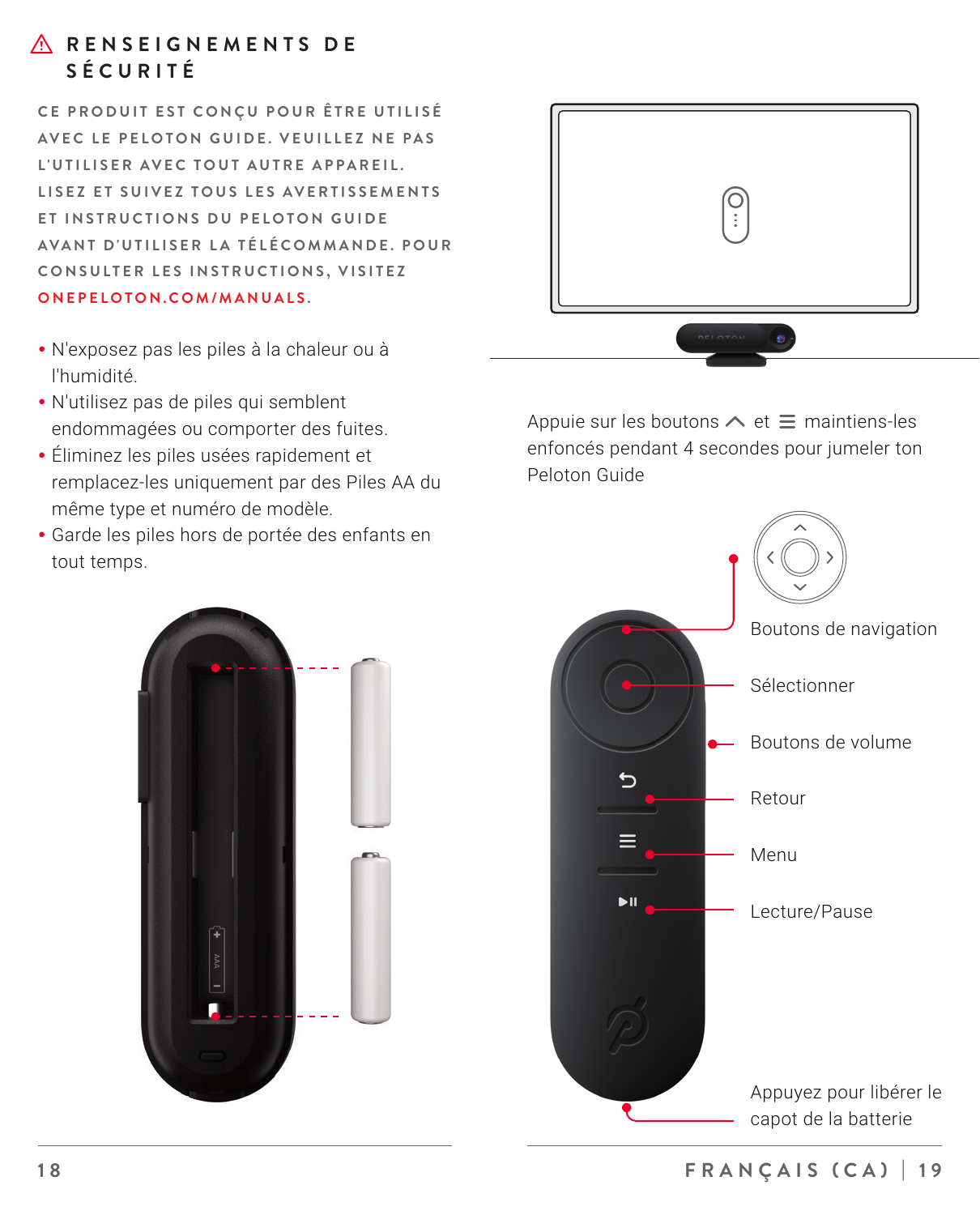# UTILISATION DOMESTIQUE **LIMITÉE GARANTIE**

Pour les clients qui résident et achètent leur Peloton Guide aux États-Unis, au Canada, en Allemagne ou au Royaume-Uni, Peloton garantit les composants et toutes les pièces d'origine incluses avec le Peloton Guide contre les défauts de fabrication et de matériaux pour une période de 12 mois à compter de la date de livraison, ou pour toute période supplémentaire requise par la loi applicable.

La présente garantie limitée pour usage à domicile volontaire n'affecte pas vos droits de garantie légale mais s'applique en complément de ceux-ci.

Pour obtenir la garantie limitée complète, visitez onepeloton.com/warranty.

# **AVERTISSEMENTS**



Ce produit est un produit électronique comportant des piles. Les déchets électroniques et/ou les piles doivent être transférées dans un point de collecte désigné pour être éliminées afin qu'elles puissent être recyclées de manière écologique. Si ce produit n'est pas éliminé de manière adéquate, cela pourrait nuire à l'environnement ou à la santé humaine. Vérifie auprès des autorités locales des déchets ou du revendeur où tu as acheté ce produit pour connaître les centres de collectes existants ou d'autres conseils en matière de recyclage.

Si possible, merci de retirer les piles de ce produit avant de s'en débarrasser.

Merci d'éviter autant que possible la production de déchets provenant des produits électriques, par exemple en privilégiant les produits ayant une durée de vie plus longue ou en réutilisant les produits électriques usagés plutôt que de les jeter.

#### **ISDE DU CANADA**

Cet appareil est conforme à la ou aux normes CNR exemptées de licence de l'ISDE. Son fonctionnement est soumis aux deux conditions suivantes : (1) cet appareil ne peut pas provoquer d'interférences, et (2) cet appareil doit accepter toute interférence, y compris des interférences pouvant causer un fonctionnement indésirable de l'appareil.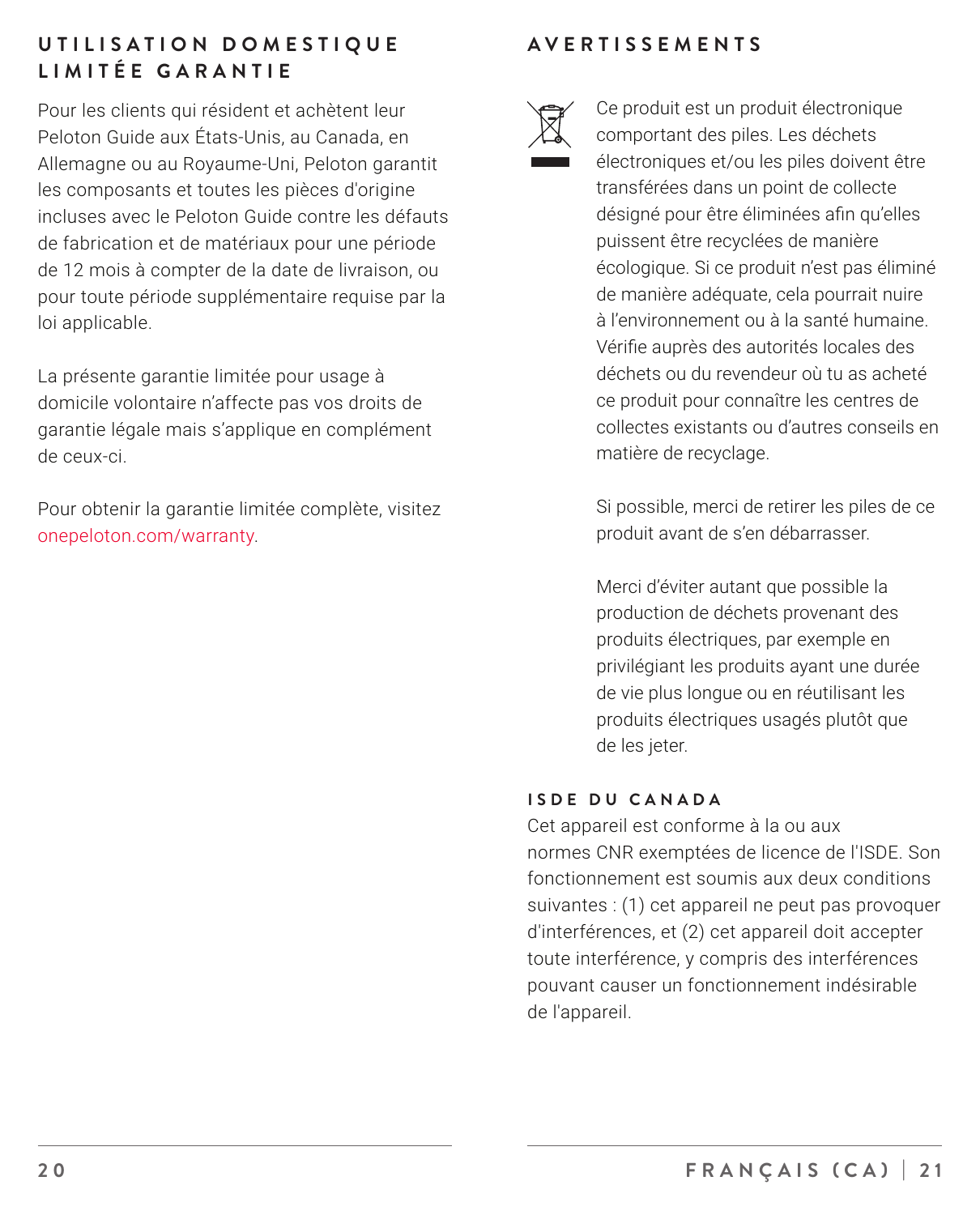## **SUITE DE L'AVIS**

**CAN ICES-3 (B)/NMB-3(B)**

#### **D É C L A R A T I O N D ' E X P O S I T I O N A U X**

**RADIATIONS:** Cet équipement est conforme aux limites d'exposition aux rayonnements fixées par ISDE pour un environnement non contrôlé.

## **DISTRIBUÉ PAR**

## **É.-U./CANADA**

Peloton Interactive, Inc. 441 9th Ave, 6th Floor New York, NY 10001, É -U.

**ROYAUME-UNI** Peloton Interactive UK Limited 110 Long Acre Covent Garden London WC2E 9LH, Royaume-Uni

#### **ALLEMAGNE**

Peloton Interactive Deutschland GmbH c/o WeWork Neue Schönhauser Str. 3-5 Neue Schönhauser Straße 3-5 10178 Berlin, Allemagne

#### **AUSTRALIE**

Peloton Interactive Australia Pty Ltd ACN 644 958 047 20 Martin Place Sydney NSW 2000, Australie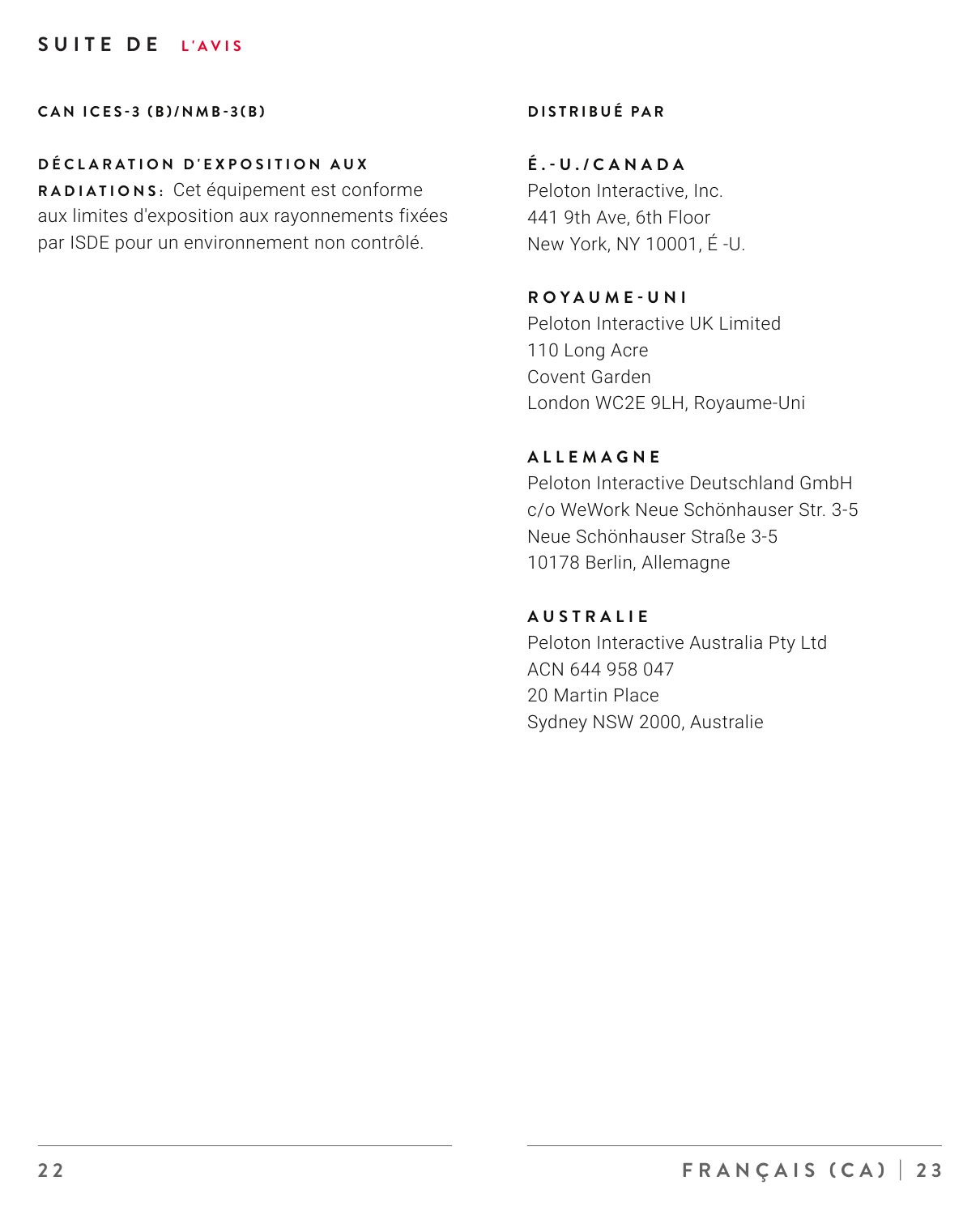# **A** INFORMACIÓN DE **SEGURIDAD**

**E S T E P R O D U C T O E S T Á D I S E Ñ A D O P A R A**  UTILIZARSE CON LA PELOTON GUIDE. NO **LO USES CON OTROS DISPOSITIVOS. LEE** Y SIGUE TODAS LAS ADVERTENCIAS E **INSTRUCCIONES DE LA PELOTON GUIDE** ANTES DE USAR EL CONTROL REMOTO. **PARA ACCEDER A LAS ADVERTENCIAS E INSTRUCCIONES, INGRESA EN ONEPELOTON.COM/MANUALS .**

- y No expongas las baterías al calor ni a la humedad.
- y No uses las baterías que luzcan dañadas o tengan fugas.
- y Desecha las baterías usadas rápidamente y reemplázalas solo por pilas AA nuevas del mismo tipo y número de modelo.
- y Mantén las baterías fuera del alcance de los niños en todo momento.





Mantén presionados los botones  $\land$  y  $\equiv$ durante 4 segundos para sincronizar con tu Peloton Guide

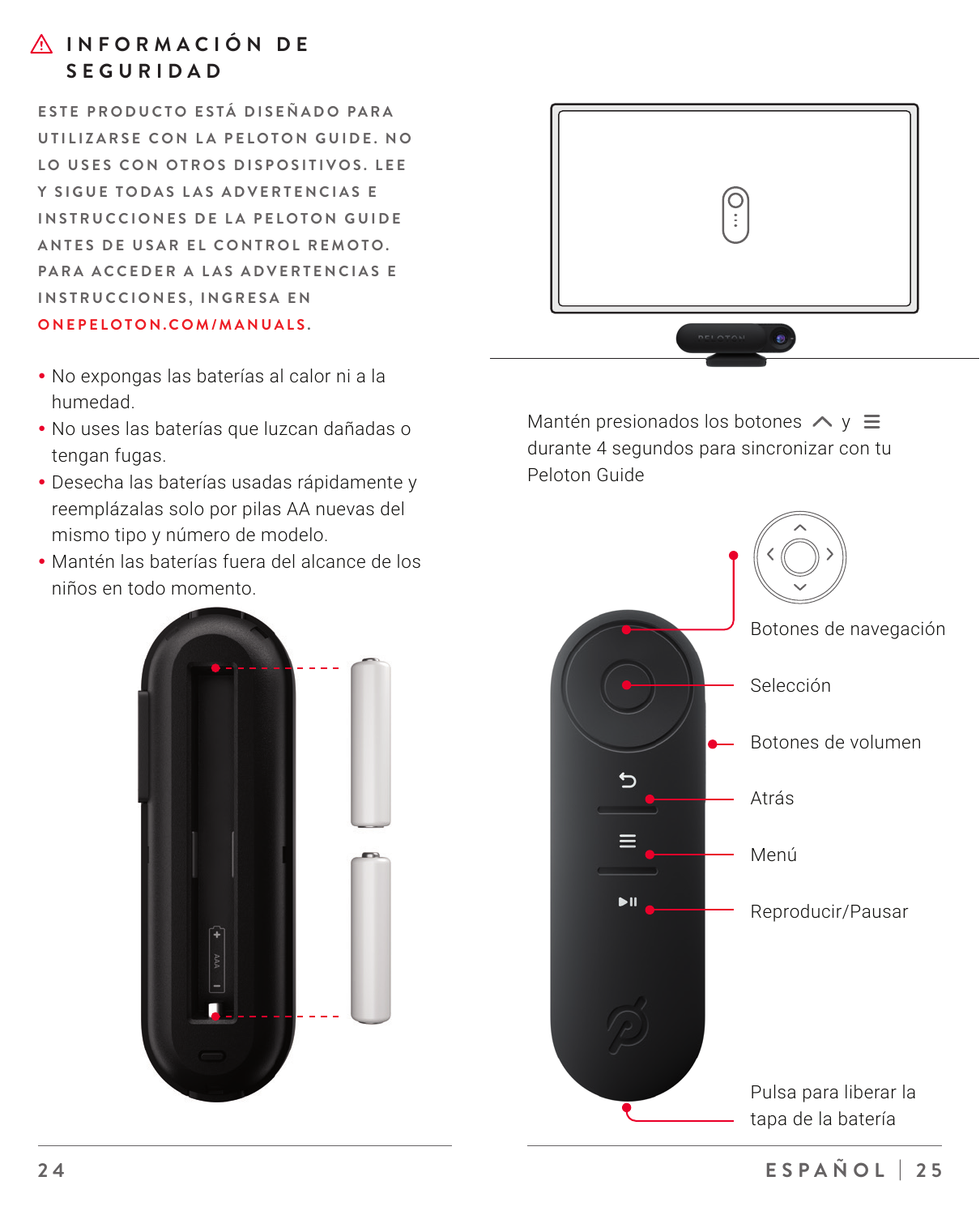# **G A R A N T Í A L I M I T A D A P A R A USO DOMÉSTICO**

Para los clientes que residen y compran su Peloton Guide en los Estados Unidos, Canadá, Alemania o el Reino Unido, Peloton garantiza los componentes y todas las piezas originales incluidas con la Peloton Guide por defectos de fabricación y materiales durante un período de 12 meses a partir de la fecha de entrega, o por cualquier período adicional que requiera la ley aplicable.

Esta Garantía limitada para el uso doméstico no afecta tus derechos legales de garantía, sino que se aplica además de ellos.

Para obtener la garantía limitada completa, visita onepeloton.com/warranty.

# **DECLARACIONES**



Este producto es un producto eléctrico que contiene baterías. Los residuos de los productos eléctricos y/o las baterías deben entregarse en un punto de recolección designado para su eliminación, de modo que puedan reciclarse sin que dañen el medioambiente. La eliminación inadecuada de este producto podría causar daños al medioambiente o a la salud de los seres humanos. Consulta con las autoridades locales responsables de la eliminación de residuos o con la tienda minorista donde compraste este producto para conocer las instalaciones de recolección disponibles o para obtener más consejos de reciclaje.

Si es posible, retira las baterías de este producto antes de entregarlo para su eliminación.

Evita la generación de residuos de productos eléctricos tanto como sea posible, por ejemplo, eligiendo productos con una vida útil más larga o reutilizando productos eléctricos usados en lugar de desecharlos.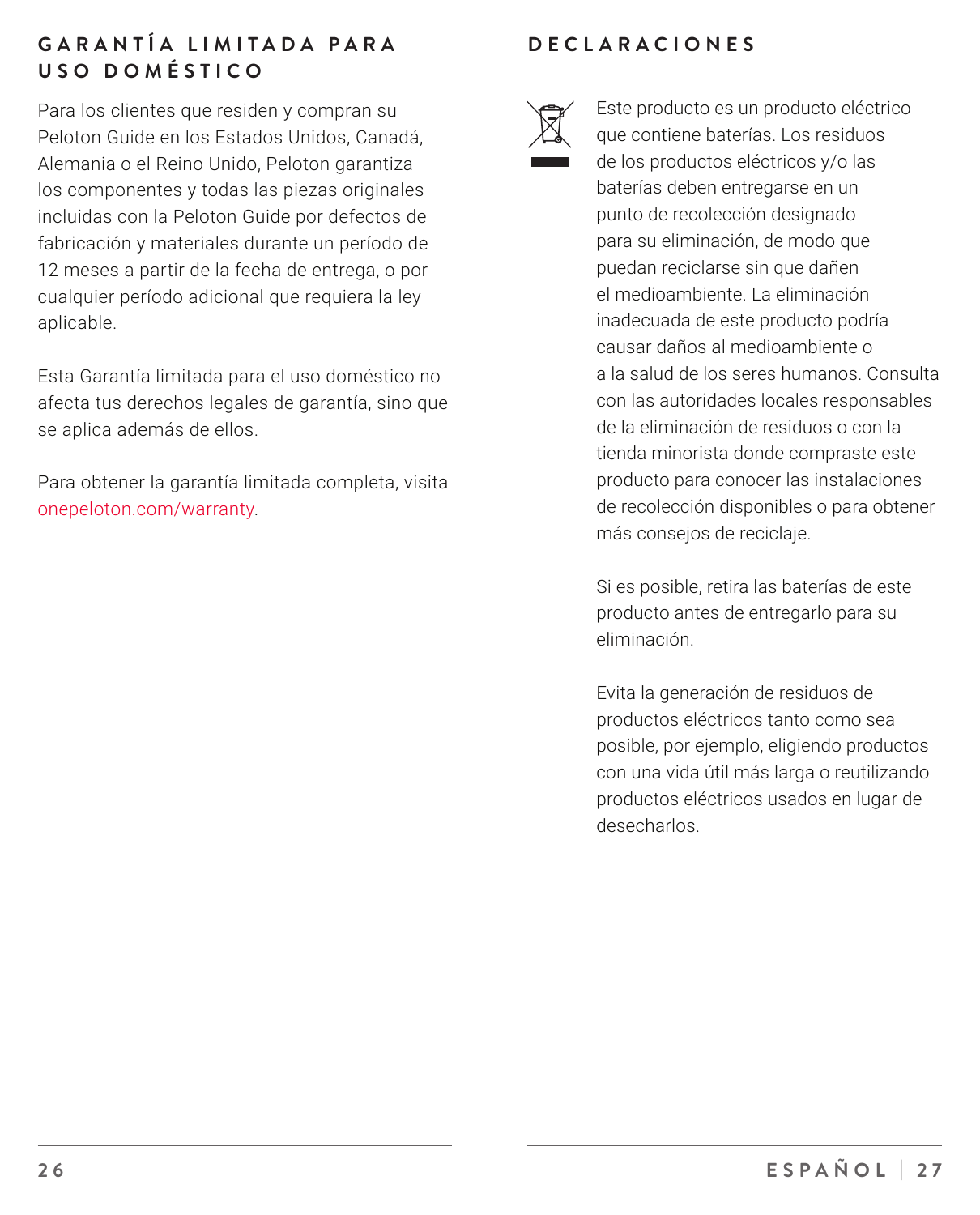# **DECLARACIONES CONTINUACIÓN**

# **D E C L A R A C I Ó N D E C O N F O R M I D A D L A U E PARA EQUIPOS DE RADIO**

Por la presente, Peloton declara que el equipo de radio tipo RE01 cumple con la Directiva 2014/53/ UE. El texto completo de la declaración UE de conformidad está disponible en la siguiente dirección de Internet:

onepeloton.co.uk/compliance.

Rango de frecuencia: 2400 MHz -2483.5 MHz Potencia máxima de PIRE: <20 dBm

# **A D V E R T E N C I A : E X P O S I C I Ó N A L A S RADIACIONES DE RADIOFRECUENCIA**

Este equipo cumple con los límites europeos de exposición a la radiación establecidos para un entorno no controlado.

#### **DISTRIBUIDO POR**

#### **ESTADOS UNIDOS/CANADÁ**

Peloton Interactive, Inc. 441 9th Ave, 6th Floor New York, NY 10001, Estados Unidos

#### **REINO UNIDO**

Peloton Interactive UK Limited 110 Long Acre Covent Garden London WC2E 9LH, Reino Unido

#### **ALEMANIA**

Peloton Interactive Deutschland GmbH c/o WeWork Neue Schönhauser Str. 3-5 Neue Schönhauser Straße 3-5 10178 Berlín, Alemania

#### **AUSTRALIA**

Peloton Interactive Australia Pty Ltd ACN 644 958 047 20 Martin Place Sydney NSW 2000, Australia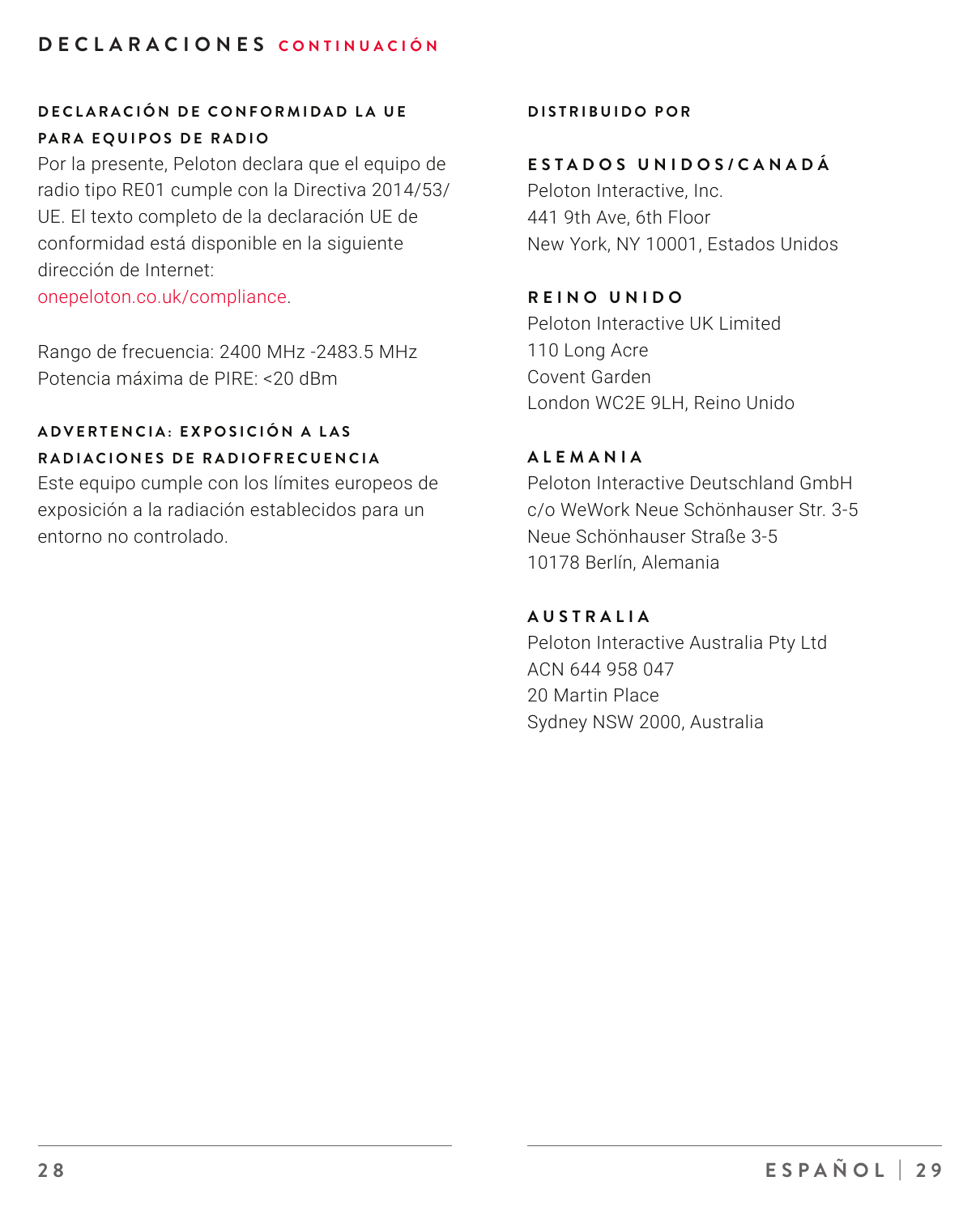**D I E S E S P R O D U K T I S T F Ü R D I E V E R W E N D U N G MIT DEM PELOTON GUIDE KONZIPIERT. NICHT MIT ANDEREN GERÄTEN VERWENDEN.** LIES UND BEFOLGE ALLE WARNHINWEISE **UND ANWEISUNGEN DES PELOTON GUIDES. BEVOR DU DIE FERNBEDIENUNG BENUTZT. D A S V O L L S T Ä N D I G E B E N U T Z E R H A N D B U C H FINDEST DU UNTER** 

#### **ONEPELOTON.COM/MANUALS .**

- Batterien nicht Hitze oder Feuchtigkeit aussetzen.
- Keine Batterien verwenden, die beschädigt oder ausgelaufen zu sein scheinen.
- Leere Batterien umgehend entsorgen und nur durch neue AA-Batterien desselben Typs und derselben Modellnummer ersetzen.
- y Batterien stets außerhalb der Reichweite von Kindern aufbewahren.





Drücke und halte die Tasten  $\land$  und  $\equiv$  für 4 Sekunden gedrückt, um die Kopplung mit deinem Peloton Guide durchzuführen

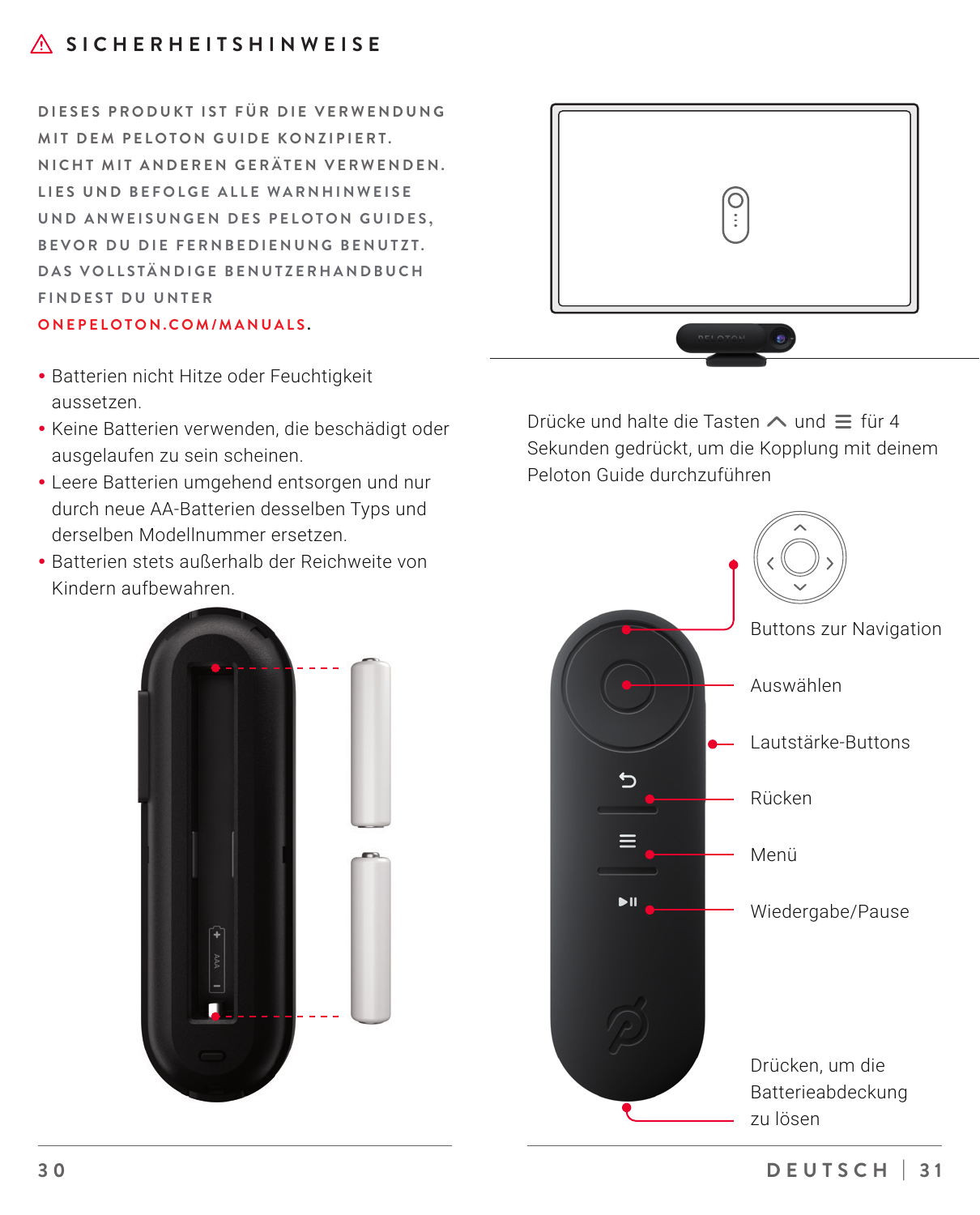# **H E R S T E L L E R G A R A N T I E F Ü R DEN HEIMGEBRAUCH**

Für Kunden, die ihren Wohnsitz in den USA, in Kanada, Deutschland oder dem Vereinigten Königreich haben und ihren Guide dort kaufen, garantiert Peloton, dass die Komponenten und alle Originalteile, die im Lieferumfang des Peloton Guide enthalten sind, für einen Zeitraum von 12 Monaten ab dem Lieferdatum oder für jeden weiteren Zeitraum, der nach geltendem Recht erforderlich ist, frei von Verarbeitungs- und Materialfehlern sind.

Diese freiwillige Herstellergarantie für den Heimgebrauch beeinträchtigt deine gesetzlichen Gewährleistungsrechte nicht, sondern gilt zusätzlich zu ihnen.

Die vollständige Herstellergarantie findest du unter onepeloton.com/warranty.

# **HINWEISE**



Dieses Produkt ist ein Elektrogerät und enthält Batterien. Elektroaltgeräte und/ oder Batterien müssen zur Entsorgung an einer ausgewiesenen Sammelstelle abgegeben werden, damit sie auf umweltverträgliche Weise recycelt werden können. Die unsachgemäße Entsorgung dieses Produkts kann zu Umwelt- oder Gesundheitsschäden führen. Erkundige dich bei deiner örtlichen Abfallbehörde oder bei dem Händler, bei dem du dieses Produkt gekauft hast, nach den nächstgelegenen Recyclinganlagen und weiteren Recycling-Tipps.

Entferne bitte, wenn möglich, die Batterien aus diesem Produkt, bevor du es zur Entsorgung zurückgibst.

Bitte vermeide die Entstehung von Elektroschrott so weit wie möglich, indem du beispielsweise Produkte mit einer längeren Lebensdauer verwendest oder gebrauchte Elektroprodukte weiterverwendest, anstatt sie zu entsorgen.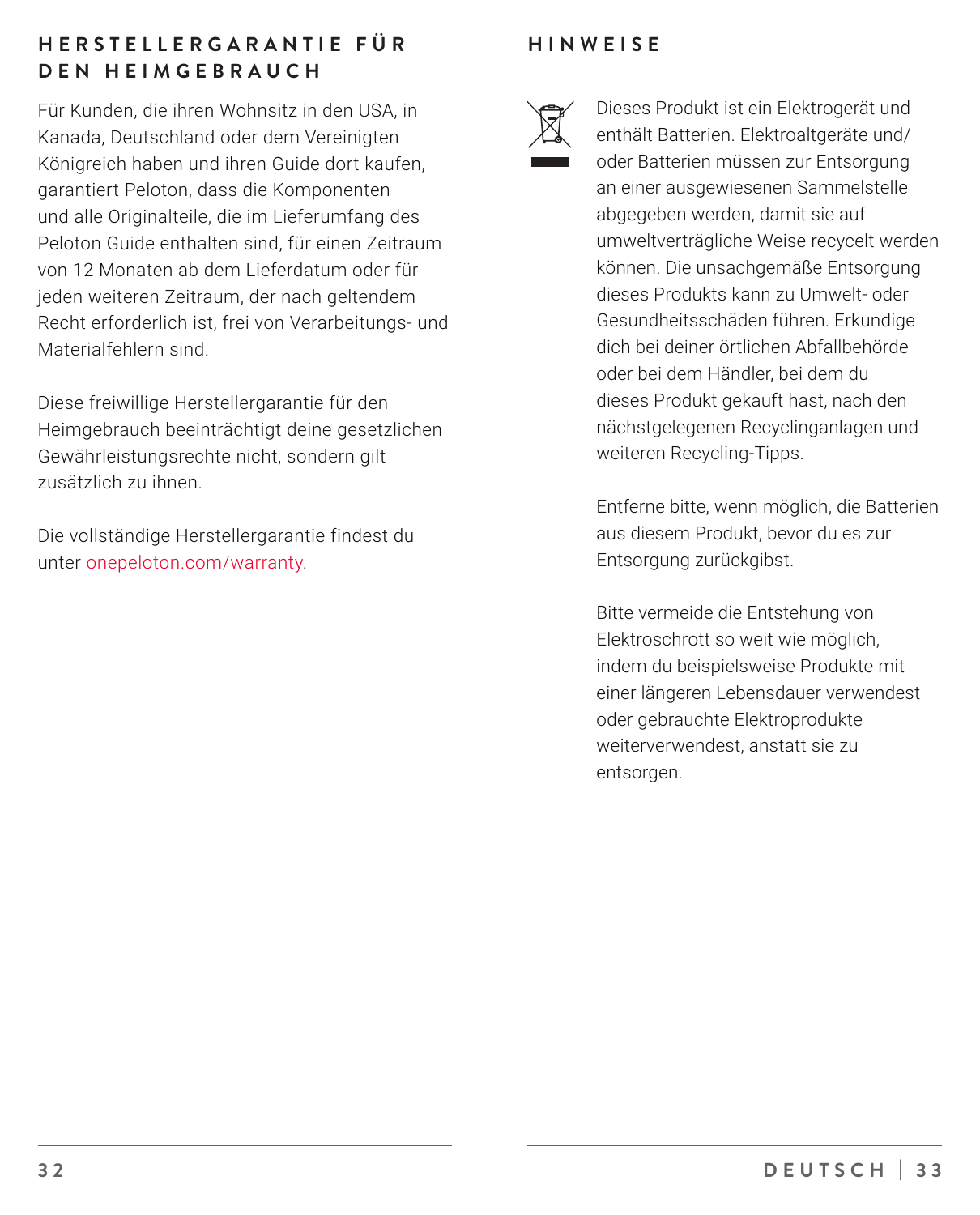## **HINWEISE FORTSETZUNG**

# **E U - K O N F O R M I T Ä T S E R K L Ä R U N G F Ü R F U N K A N L A G E N**

Hiermit erklärt Peloton, dass der Funkanlagentyp RE01 den Anforderungen der Richtlinie 2014/53/ EU entspricht. Der vollständige Text der EU-Konformitätserklärung ist unter folgender Internetadresse verfügbar:

onepeloton.de/compliance.

Frequenzbereich: 2400 MHz -2483.5 MHz Maximale EIRP-Leistung: <20 dBm

#### **VORSICHT: HOCHFREQUENTE STRAHLUNGEN**

Dieses Gerät entspricht den europäischen Grenzwerten für die Strahlenbelastung, die für eine unkontrollierte Umgebung festgelegt wurden.

#### **VERTRIEB DURCH:**

**USA/KANADA** Peloton Interactive, Inc. 441 9th Ave, 6th Floor New York, NY 10001, USA

# **VEREINIGTES KÖNIGREICH**

Peloton Interactive Deutschland GmbH 110 Long Acre Covent Garden London WC2E 9LH, Vereinigtes Königreich

#### **DEUTSCHLAND**

Peloton Interactive Deutschland GmbH c/o WeWork Neue Schönhauser Str. 3-5 Neue Schönhauser Straße 3-5 10178 Berlin, Deutschland

#### **AUSTRALIEN**

Peloton Interactive Australia Pty Ltd ACN 644 958 047 20 Martin Place Sydney NSW 2000, Australien